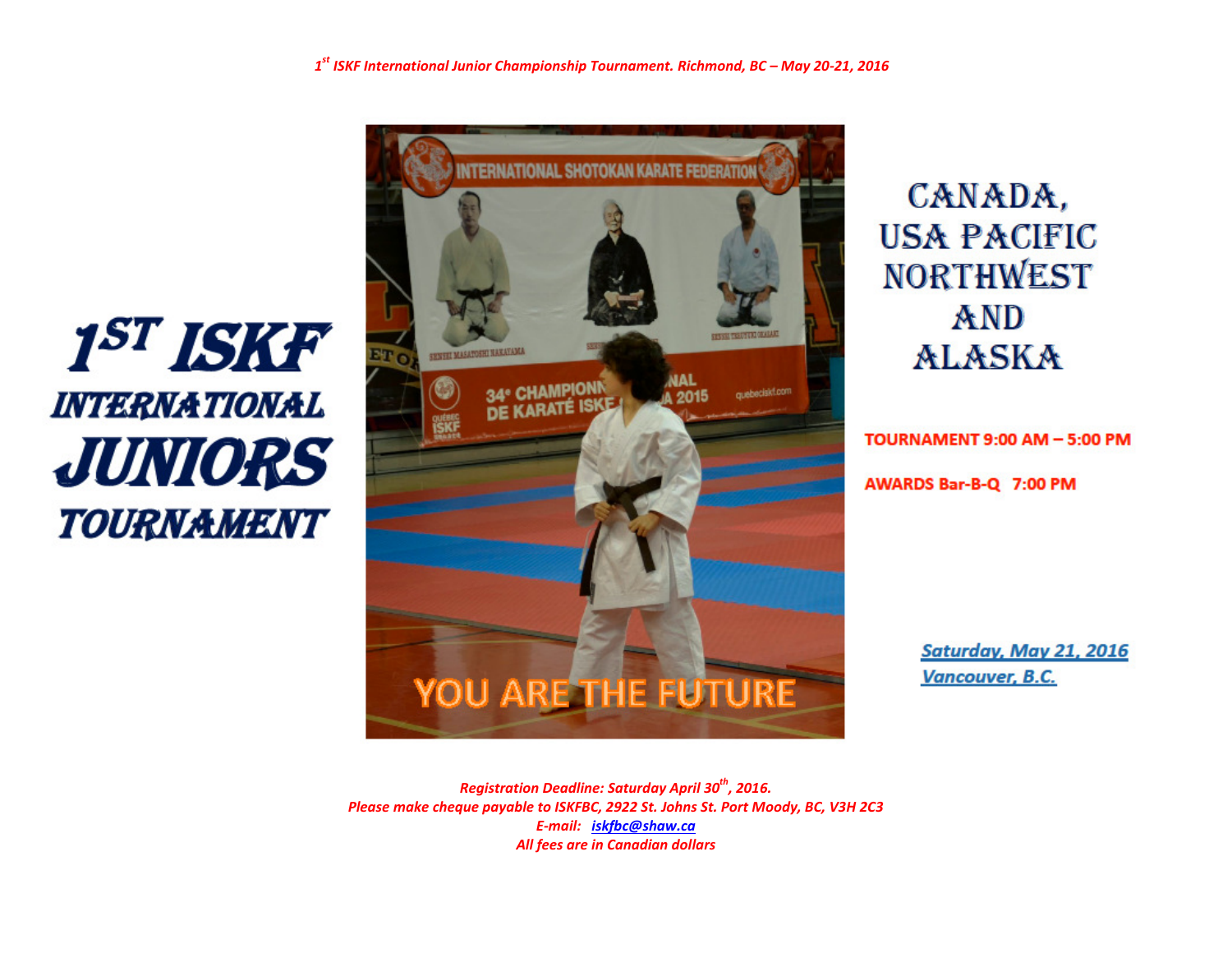| <b>DAY</b> | <b>TIME</b>         | <b>EVENT</b>                           | <b>FEES</b>      | <b>PLACE</b>       |
|------------|---------------------|----------------------------------------|------------------|--------------------|
| Friday,    | $2:00 \text{ pm} -$ | Registration                           | See below        | Hotel board room A |
| May $20$   | $9:00 \text{ pm}$   |                                        |                  |                    |
| Saturday,  | $9:00 \text{ am} -$ | International Junior tournament, Kata, | \$45. Per person | Olympic Oval       |
| May $21$   | $12:00 \text{ pm}$  | Kumite,                                |                  |                    |
|            |                     | <b>Team Kata eliminations</b>          |                  |                    |
| Saturday   | $1:00 \text{ pm} -$ | International Juniors finals and team  | \$60. Per team   | Olympic Oval       |
| May $21$   | $5:00 \text{pm}$    | events                                 |                  |                    |
| Saturday,  | $7:00 \text{ pm}$   | International Junior awards BBQ        | Junior - $$35$   | Hotel court yard   |
| May $21$   |                     |                                        | Adults - $$35$   | Tivoli's $1, 2$    |
| Sunday,    | $9:00$ am           | <b>Canadian Nationals</b>              | Tournament       | Olympic Oval       |
| May 22     |                     | Spectators welcome                     | opening march    |                    |
|            |                     |                                        | pass 1:00pm      |                    |
|            |                     |                                        |                  |                    |
|            |                     |                                        |                  |                    |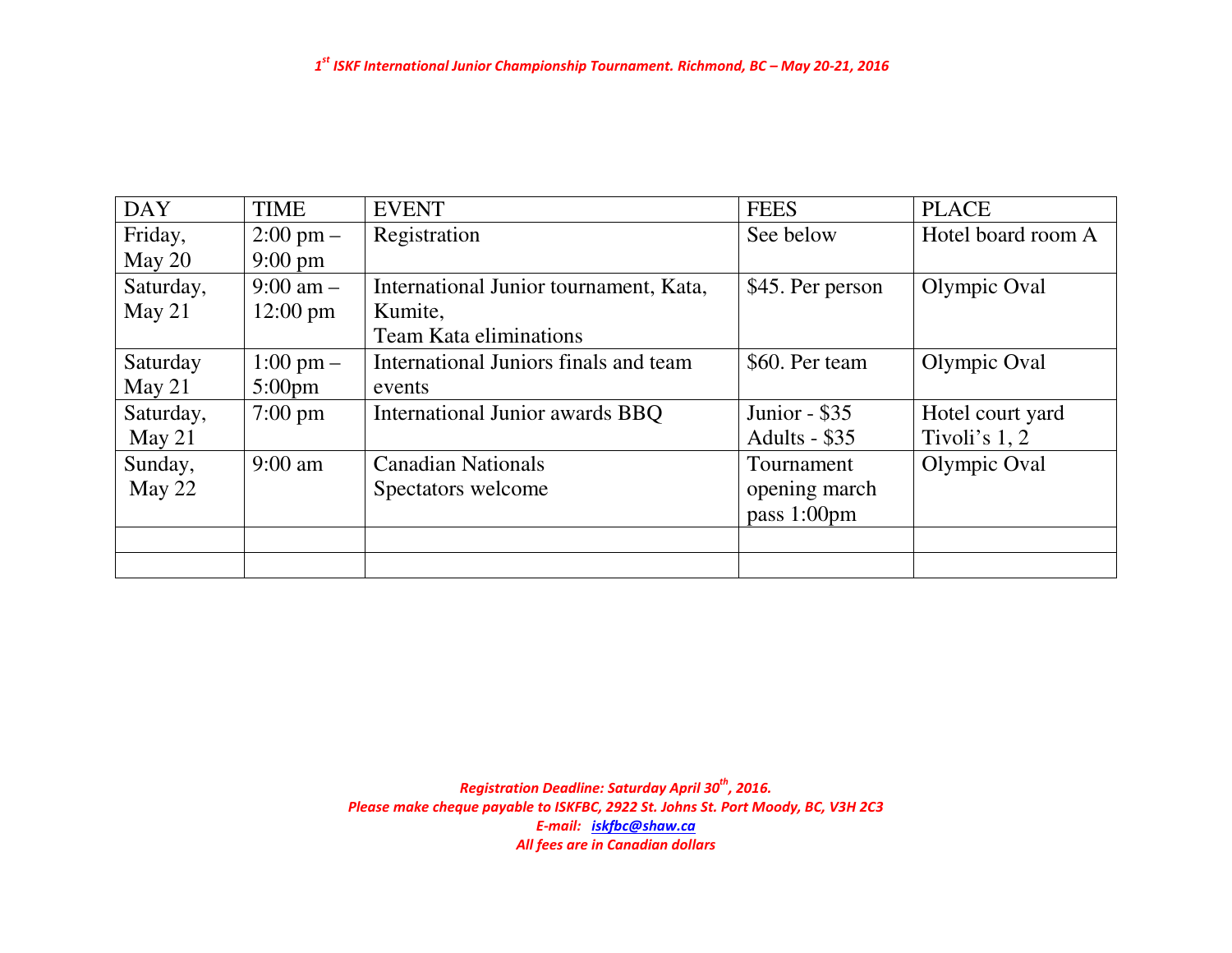# **Tournament Events**

Separate Female and Male Divisions except where noted.

| Category          | <b>Gender</b>  | Age                     | Kata                 | <b>Kumite</b> | <b>Team</b> | <b>Team</b>   |
|-------------------|----------------|-------------------------|----------------------|---------------|-------------|---------------|
|                   |                |                         |                      |               | Kata        | <b>Kumite</b> |
| White – Orange    | Female         | $9 -$<br>$11\text{mix}$ | $\blacktriangleleft$ | ⊻             | ⊻           | None          |
| Green - Purple    | Male           | $12 - 14$               | ✓                    | ⊻             | ⊻           | None          |
|                   |                | $15 - 17$               | ✓                    | ⊻             | ⊻           | None          |
|                   |                |                         |                      |               |             |               |
| - Brown – Black   | Female         | As                      |                      |               |             | See below     |
| $9 - 14$ years    | Male           | above                   | $\blacktriangleleft$ | ⊻             | ⊻           |               |
| <b>Brown Belt</b> | Female         | $15 - 17$               |                      |               |             |               |
| $15 - 17$         | Male           |                         | $\blacktriangleleft$ | ⊻             | ⊻           |               |
| <b>Black only</b> | Female<br>Male | $15 - 17$               | $\blacktriangledown$ | ⊻             | ⊻           | ⊻             |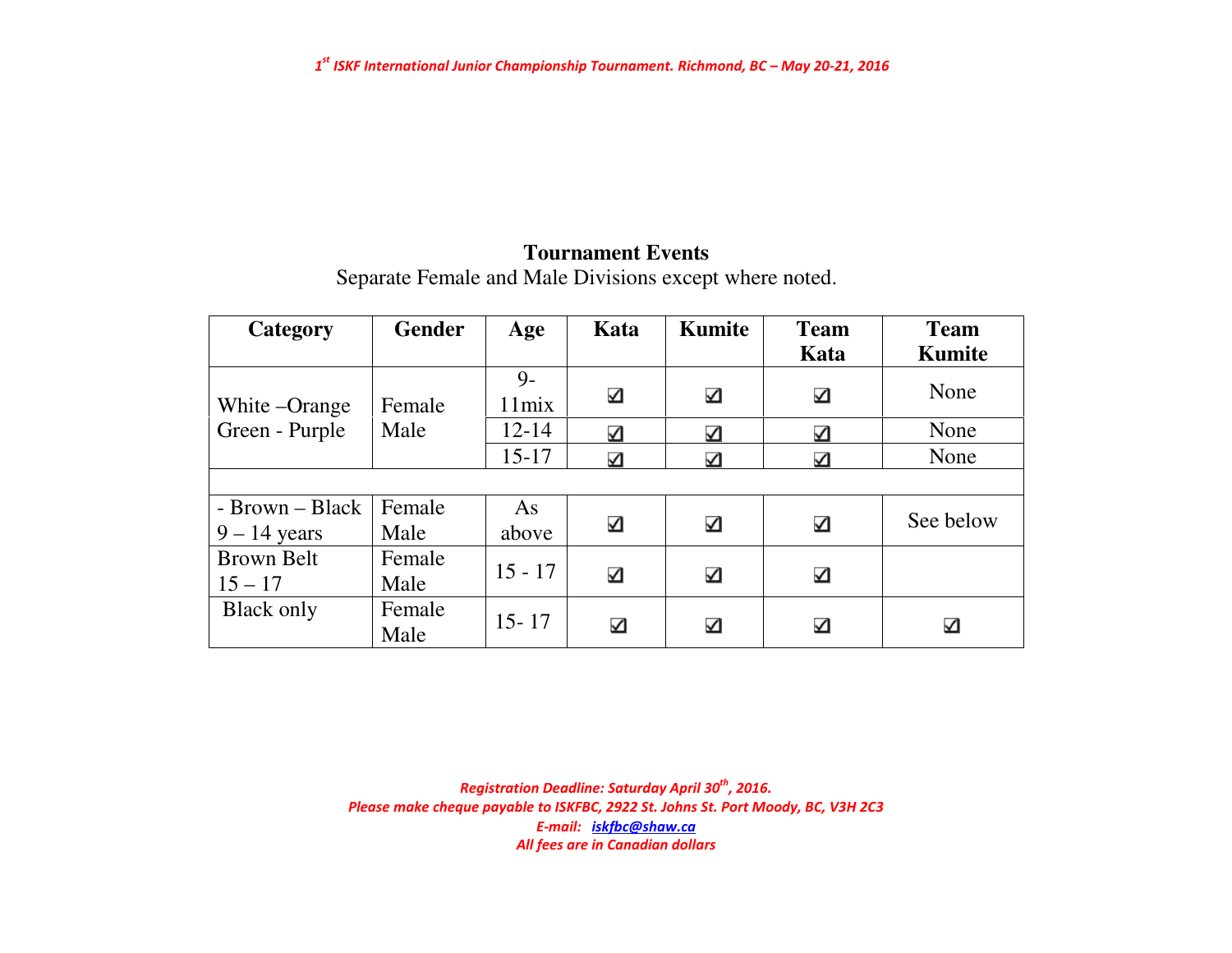## Tournament Hotel

**The Executive Airport Plaza Hotel** is the official tournament hotel. It is located at **7311 Westminster Hwy, Richmond,** and is only 2-3 minutes walking distance to the tournament facility, and is close to the Sky Train terminal, which goes to Downtown Vancouver. Special rates apply 3 days before and after tournament

| Room type               | Single rate or Double rate |
|-------------------------|----------------------------|
| Courtyard room          | \$129                      |
| Plaza deluxe room       | \$139                      |
| One bedroom condo suite | \$159                      |
| Two bedroom condo suite | \$189                      |

Parking is free for hotel guests.

Check-in time is 3:00 pm. Every effort is made to accommodate guests arriving before the check-in time, however rooms may not be immediately available. Check out time is 12:00 pm. Requests to retain rooms beyond that hour should be directed to the Assistant Front Office Manager, on the day of departure. Should it be possible to extend a late checkout, a late departure charge may be applicable.

#### **Rooms have been blocked and reserved until April 1, 2016. Thereafter, all remaining rooms will be released for general sale at prevailing rates.**

Contact - http://www.executivehotels.net/vancouverairportplazahotel refer ISKFBC

 **To reserve rooms:** 

- Call the hotel **at 604-278-5555** or toll free *1-800-663-2878*
- Mention **the ISKF National Karate Tournament**
- Credit card number is required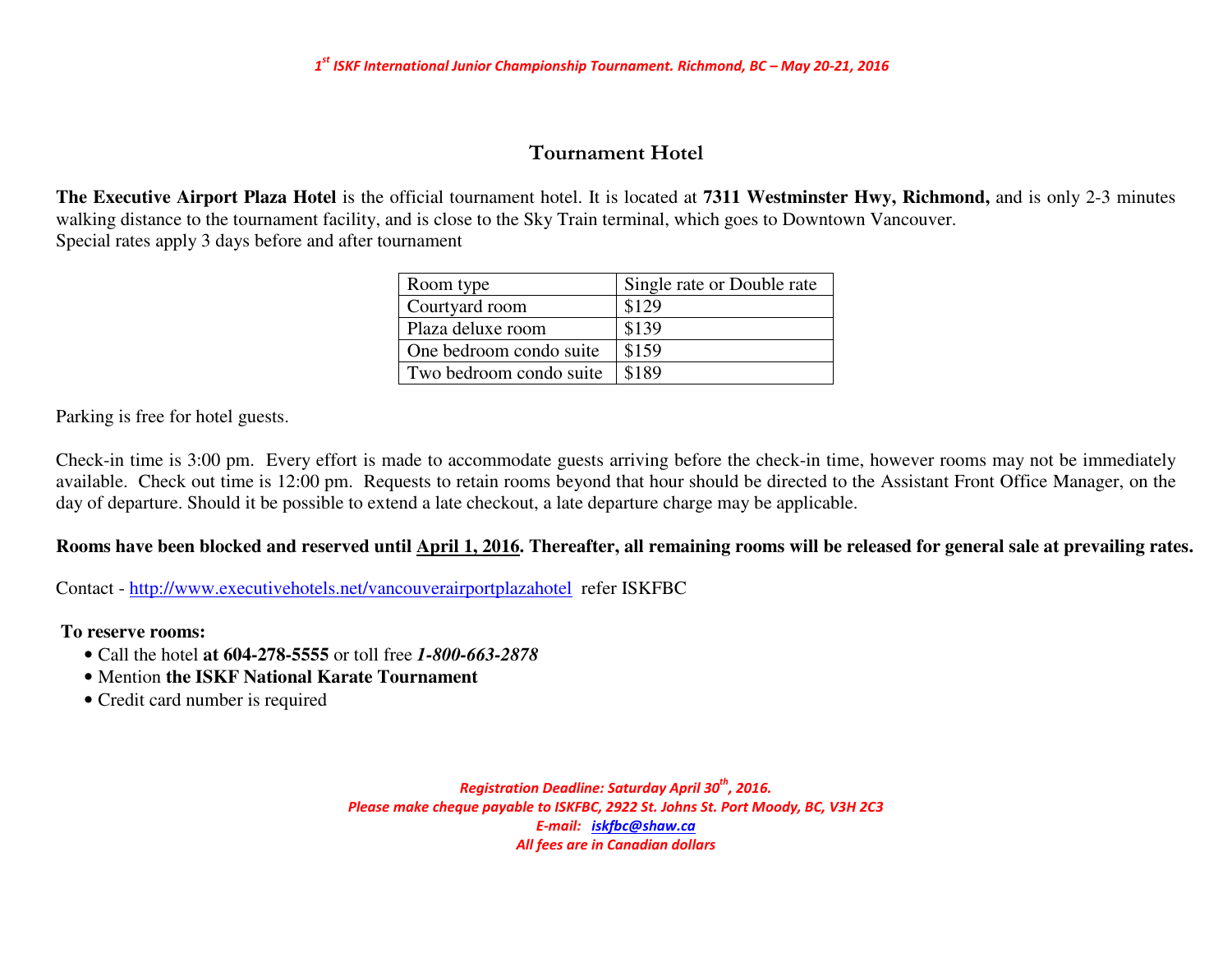## **Transportation**

Transportation to and from the Executive Airport Plaza Hotel is available by Hotel shuttle, taxi, limousine, or car rental. Hotel shuttle runs every half hour and is free. Hotel Map

# **1st ISKF International Junior Tournament – Saturday May 21, 2016**

# **Location – Olympic Oval**

 Eliminations and finals for youth, will be held at the Olympic Oval 9:00 am.–5:00 pm. Participation fee for individual youth events are **\$45.00** per contestant. Team events are **\$60.00** per youth team.

International Kumite teams – two teams each from Canada and USA. Each team will consist of 3 male and 2 female, Black belts only, age  $15 - 17$  years.

# **1st ISKF International Junior awards BBQ and celebration – Saturday May 21, 2016**

Location: the **Executive Airport Plaza**. The price is \$35 juniors and \$35 adults for all seats and includes gratuities and taxes. Cash bar is available. (Adults only) (**Note**: Banquet tickets are complimentary to National Executive and Provincial Directors). **Seating is limited and on a first come basis**. Do not wait till arrival to buy a ticket as there will unlikely be any left by then. We are first offering tickets to our out of province visitors until April 1, 2016. Any remaining seats thereafter will be released generally.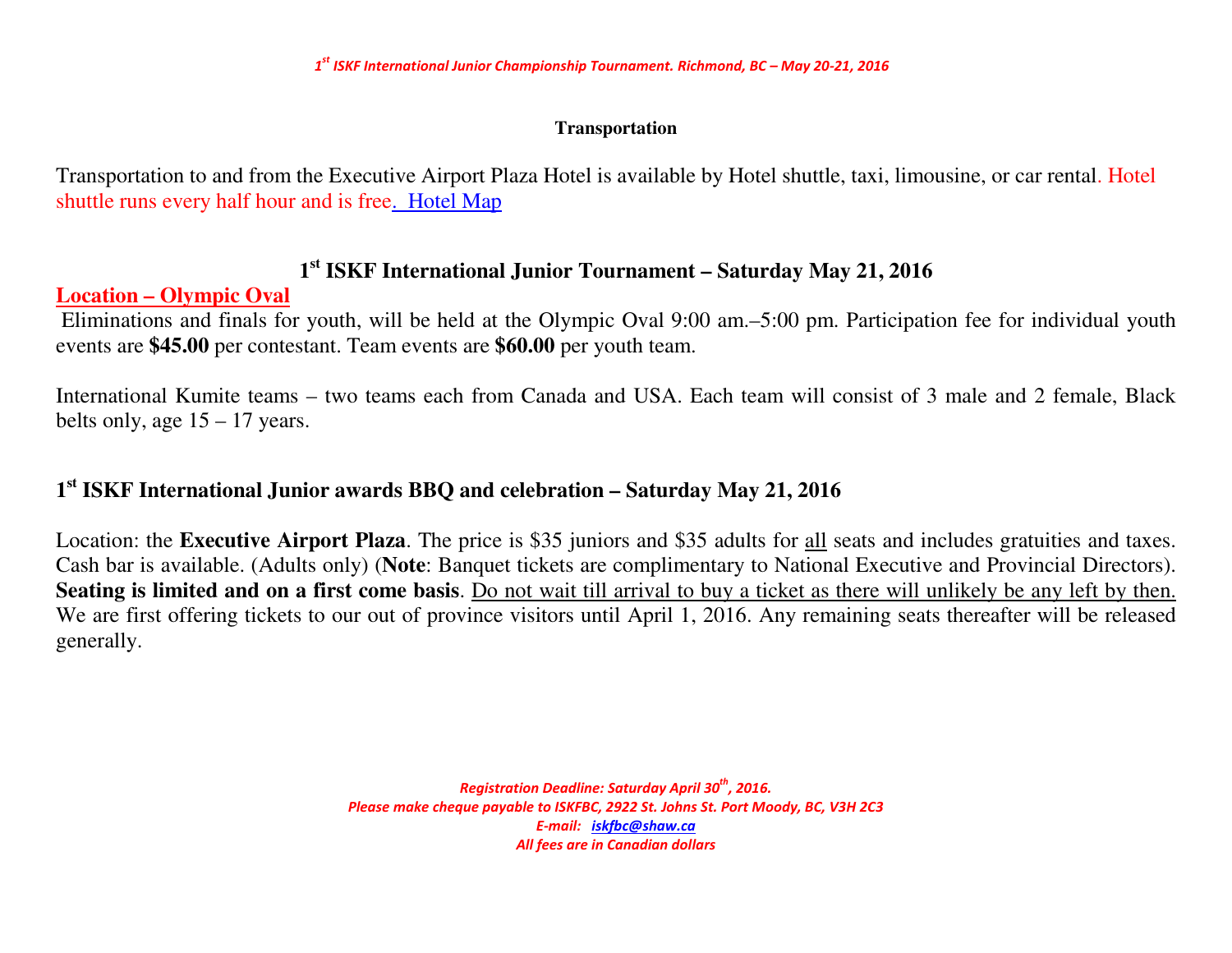# Individual Registration Form

| Name:                     |                      |
|---------------------------|----------------------|
| Dojo:                     | Region/Prov./State   |
| Phone #:                  | Email:               |
| Date of Birth (MM/DD/YY): | Age on May 20, 2016: |
| Gender (M / F):           | Rank:                |

Tournament fee for one and/or two individual events - \$45 per person. Please tick event(s) Team events - \$60. Per team

| Category          | Kata | Kumite |
|-------------------|------|--------|
| Colour Belt       |      |        |
| Brown Belt        |      |        |
| <b>Black Belt</b> |      |        |
|                   |      |        |
|                   |      | Total- |
|                   |      |        |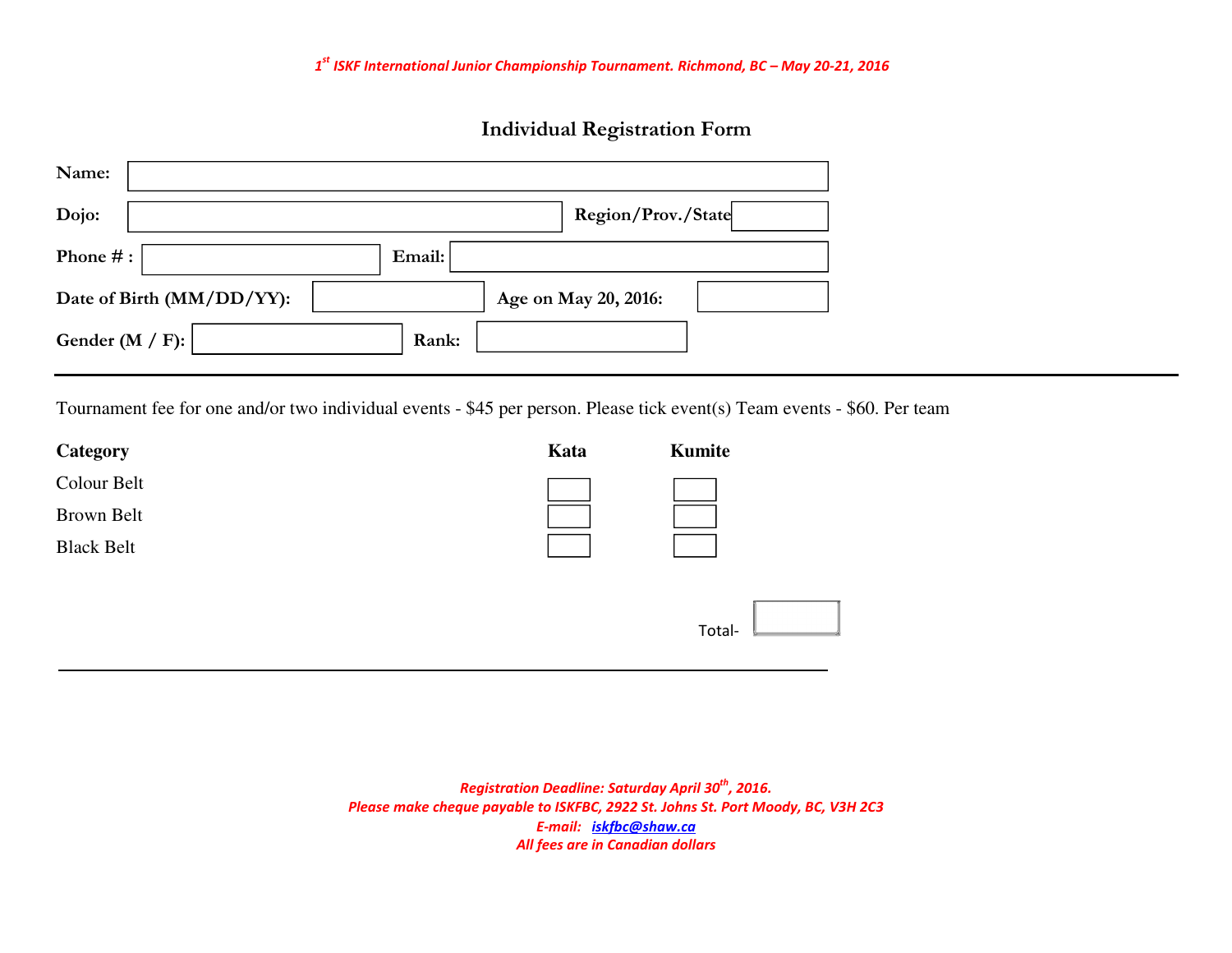Dan Exam – make cheque to ISKFBC

| <b>Bar-B-Q</b> (seating is limited)        | Ŝ                         |  |
|--------------------------------------------|---------------------------|--|
| $x$ \$35.00 per Adult / \$35.00 per Junior | Total -                   |  |
|                                            | Total amount enclosed: \$ |  |

Please fill out registration forms from ISKF website and have your Sensei bring to tournament.

Registration of rank will be at your home dojo.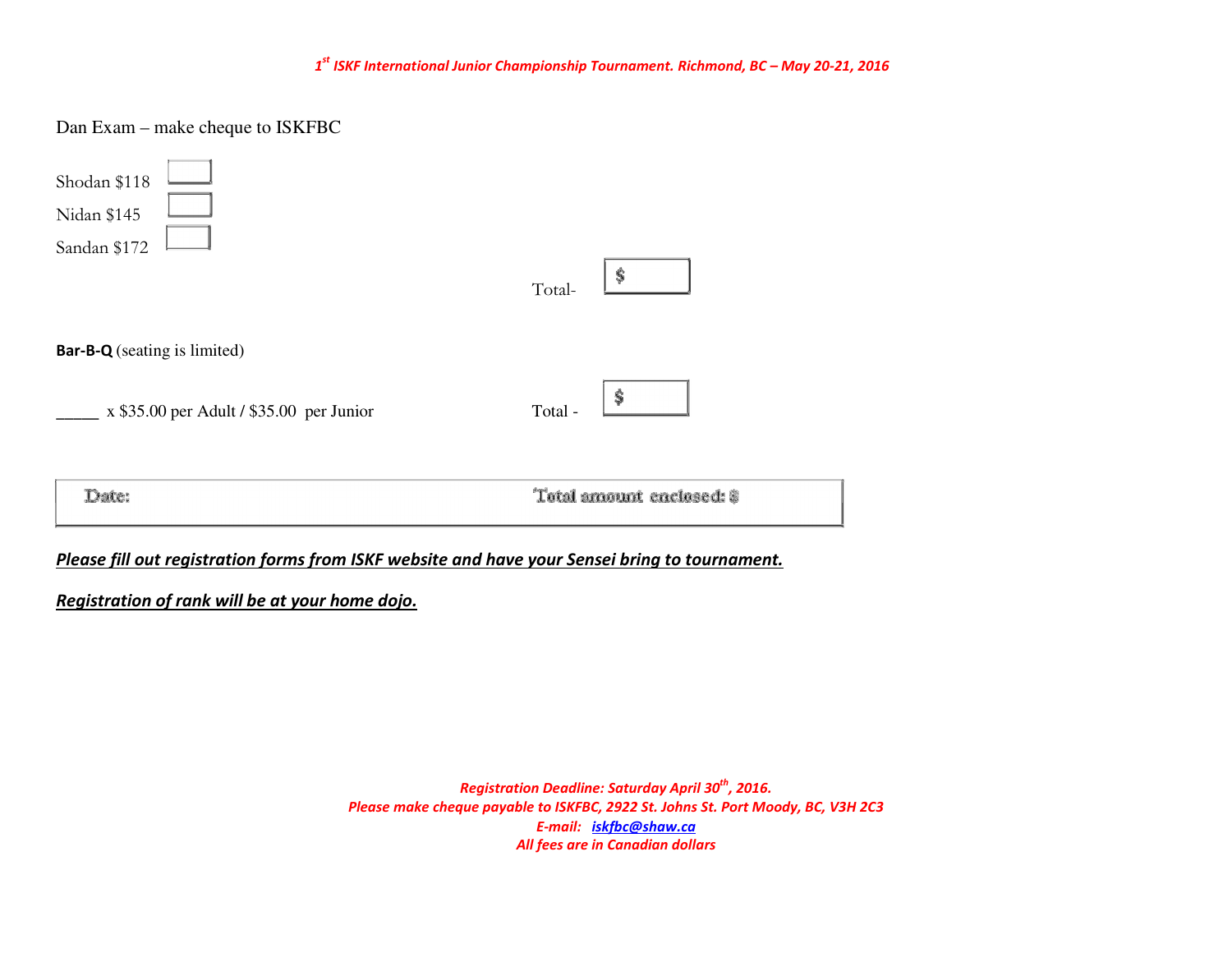Page 1 of 2

## Waiver/Release Agreement for Contestants/Participants All participants must complete.

## "Event" means the May 20 - 22, 2016, 35st ISKF International Junior Tournament

The undersigned is aware that there are risks and dangers inherent in participating and receiving instruction at the Event. In consideration of being permitted to participate in the Event, I hereby release and waive any claims against ISKFBC, the ISKF Canada, the International Shotokan Karate Federation and any and all clubs, schools, instructors, members, judges, officials, officers, directors and representatives relating thereto (collectively the "Releases") for any injury or damage which I may suffer while participating and/or receiving instruction at the Event including travel to and from the Event.

I understand and agree that this Release will have the effect of releasing, discharging, waiving and forever relinquishing any and all actions, those causes of action that I may have or have had, whether past, present or future, whether now known or unknown and whether anticipated or unanticipated by me, arising out of my participation at the Event. This Release shall be binding upon me, my heirs, successors, administrators, assigns and legal representatives.

I assume full responsibility for any and all risk of death or personal injury or property damage, which I may suffer while participating in the Event. Iexpressly acknowledge and assume any and all risk that my participation in the Event may subject me to personal injury to bodily harm.

I confirm that I have no past or present medical condition, injury or other physical or mental restriction which may cause or contribute to personal injury or property damage while participating in the Event and if in case I have such a condition, I agree to forthwith nullify the Releases, as the case may be, and withdraw from the Event.

I further agree by signing this Release, I shall indemnify and hold any of the Releases harmless from any and all liability or costs, including legal fees, associated with or arising from my participation at the Event.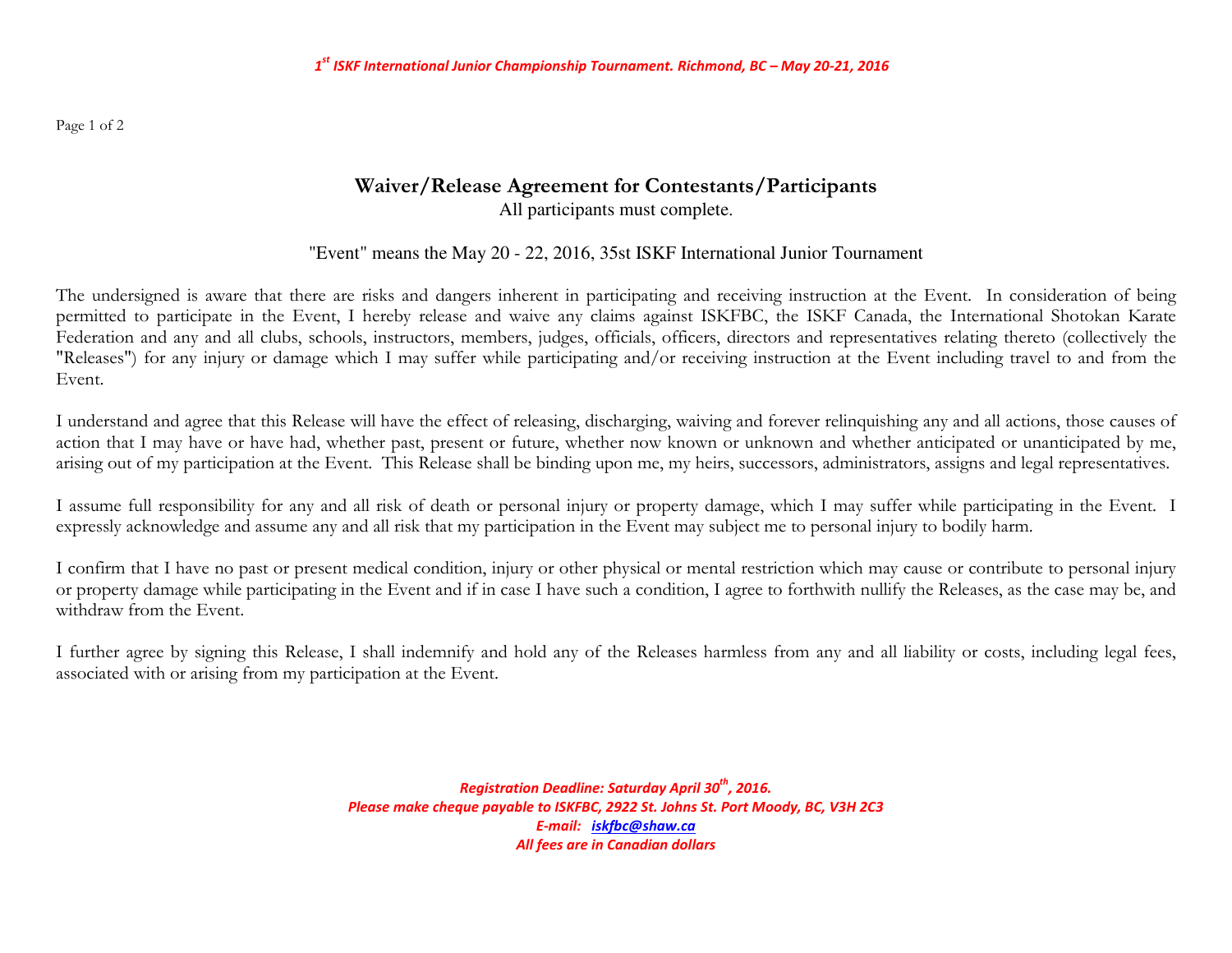Page 2 of 2

I understand that if I am signing this Release on behalf of a minor child, I will be giving up the same rights for said minor as I would be giving up if I signed this document on my own behalf.

I acknowledge that I have read this Release and that I understand the words and language in it. I sign this Release freely and voluntarily.

| NAME (PRINT)                                    | <b>DATE</b>    |                                                                   |
|-------------------------------------------------|----------------|-------------------------------------------------------------------|
| SIGNATURE                                       | <b>WITNESS</b> |                                                                   |
| Parent/Guardian Release:                        |                |                                                                   |
| I am the parent or legal guardian of the minor_ |                | and I am signing this waiver/release on behalf of the said minor. |
| NAME OF PARENT OR GUARDIAN (PRINT)              | <b>DATE</b>    |                                                                   |
| SIGNATURE                                       |                |                                                                   |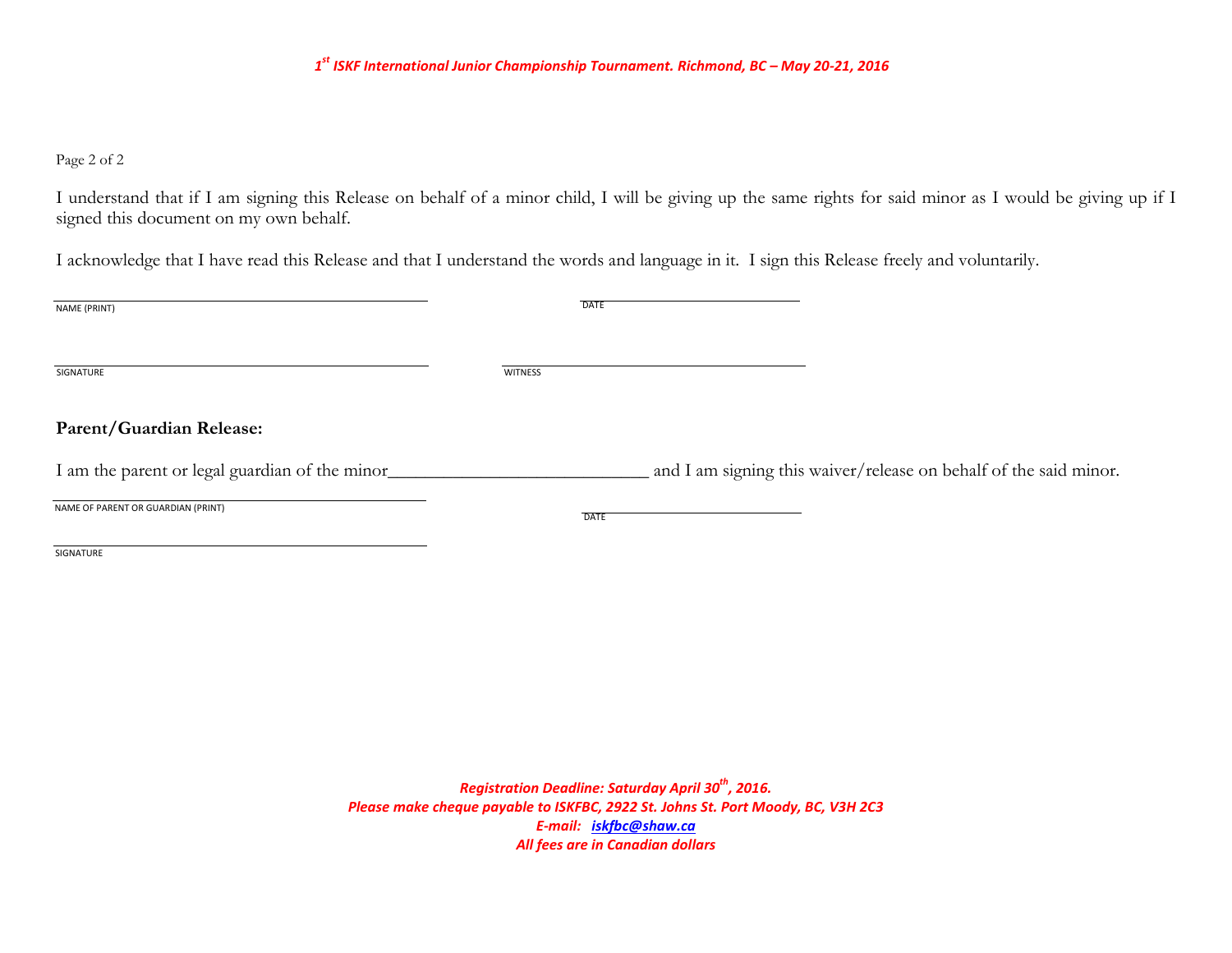## Contestant's / Participant's Medical Questionnaire

All contestants are required to submit a completed medical form with their registration

| Name: |     |          | Gender<br>$Age \_\_\_\_\_\$<br><u> 1989 - Johann Barn, fransk politik formuler (d. 1989)</u>                                                                                                                                   |
|-------|-----|----------|--------------------------------------------------------------------------------------------------------------------------------------------------------------------------------------------------------------------------------|
| Rank  |     |          | <u> 1989 - Johann Barbara, martin amerikan basar dan basa dan basa dan basa dalam basa dalam basa dalam basa dala</u>                                                                                                          |
|       |     |          |                                                                                                                                                                                                                                |
|       |     |          |                                                                                                                                                                                                                                |
|       |     |          | Do you have a history of any of the following conditions?<br>Please check all that apply to you. If you answer yes to any, please explain:                                                                                     |
|       | Yes | $\rm No$ |                                                                                                                                                                                                                                |
|       |     |          |                                                                                                                                                                                                                                |
|       |     |          |                                                                                                                                                                                                                                |
|       |     |          | Recent infection                                                                                                                                                                                                               |
|       |     |          |                                                                                                                                                                                                                                |
|       |     |          | Concussion or severe head injury in the past six months _________________________                                                                                                                                              |
|       |     |          |                                                                                                                                                                                                                                |
|       |     |          |                                                                                                                                                                                                                                |
|       |     |          |                                                                                                                                                                                                                                |
|       |     |          |                                                                                                                                                                                                                                |
|       |     |          | Allergy to medication (list all): Notice and the set of the set of the set of the set of the set of the set of the set of the set of the set of the set of the set of the set of the set of the set of the set of the set of t |
|       |     |          | blood born disease: the contract of the contract of the contract of the contract of the contract of the contract of the contract of the contract of the contract of the contract of the contract of the contract of the contra |
|       |     |          | Date                                                                                                                                                                                                                           |

Signature of Contestant (Parent or Guardian if under 18 years of age)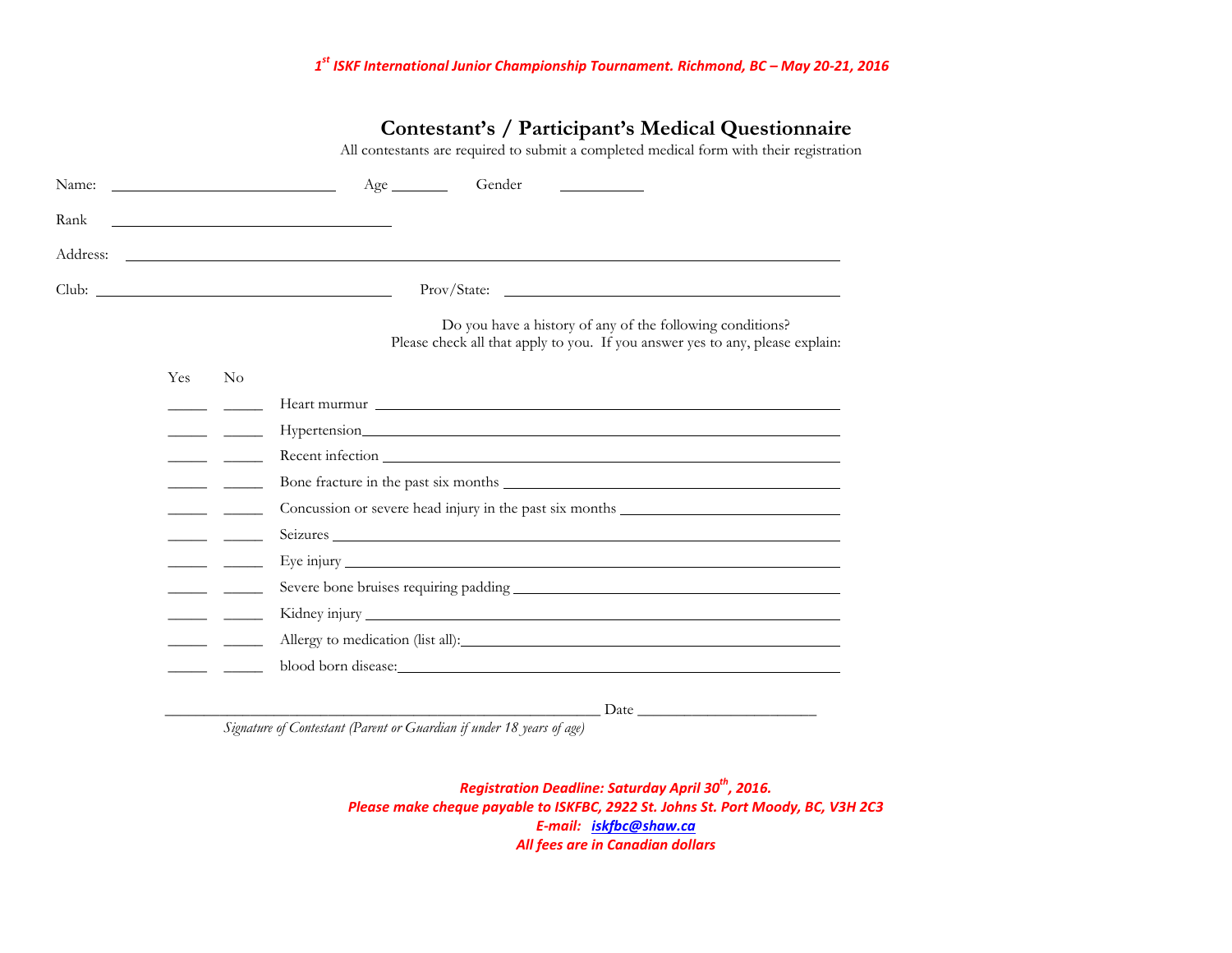Every contestant must complete and return a medical questionnaire and Waiver & Release Agreement

## Youth Team Kata Registration

(To be submitted by Prov./State Director or Dojo Instructor/Coach)

Prov./State: \_\_\_\_\_\_\_\_\_\_\_\_\_\_\_\_\_\_\_\_\_\_\_\_\_\_\_

Dojo: Instructor: \_\_\_\_\_\_\_\_\_\_\_\_\_\_\_\_\_\_\_\_\_\_\_\_\_\_\_\_\_\_\_\_

All teams must pre-register.

## **Each prov./State may enter two teams per category only.**

Age and rank of senior/oldest member of team determines category to compete in.

Combined Male & Female 9-11

|          | Name | Rank | $\mathbf{A}$ $\mathbf{A}$ |
|----------|------|------|---------------------------|
|          |      |      |                           |
| <u>.</u> |      |      |                           |
|          |      |      |                           |

Female 12-14

|          | Name | Rank | Aœe |
|----------|------|------|-----|
| $\cdot$  |      |      |     |
| <u>.</u> |      |      |     |
| .        |      |      |     |

Male 12-14

|          | Name | Rank | Age |
|----------|------|------|-----|
| . .      |      |      |     |
| <u>.</u> |      |      |     |
|          |      |      |     |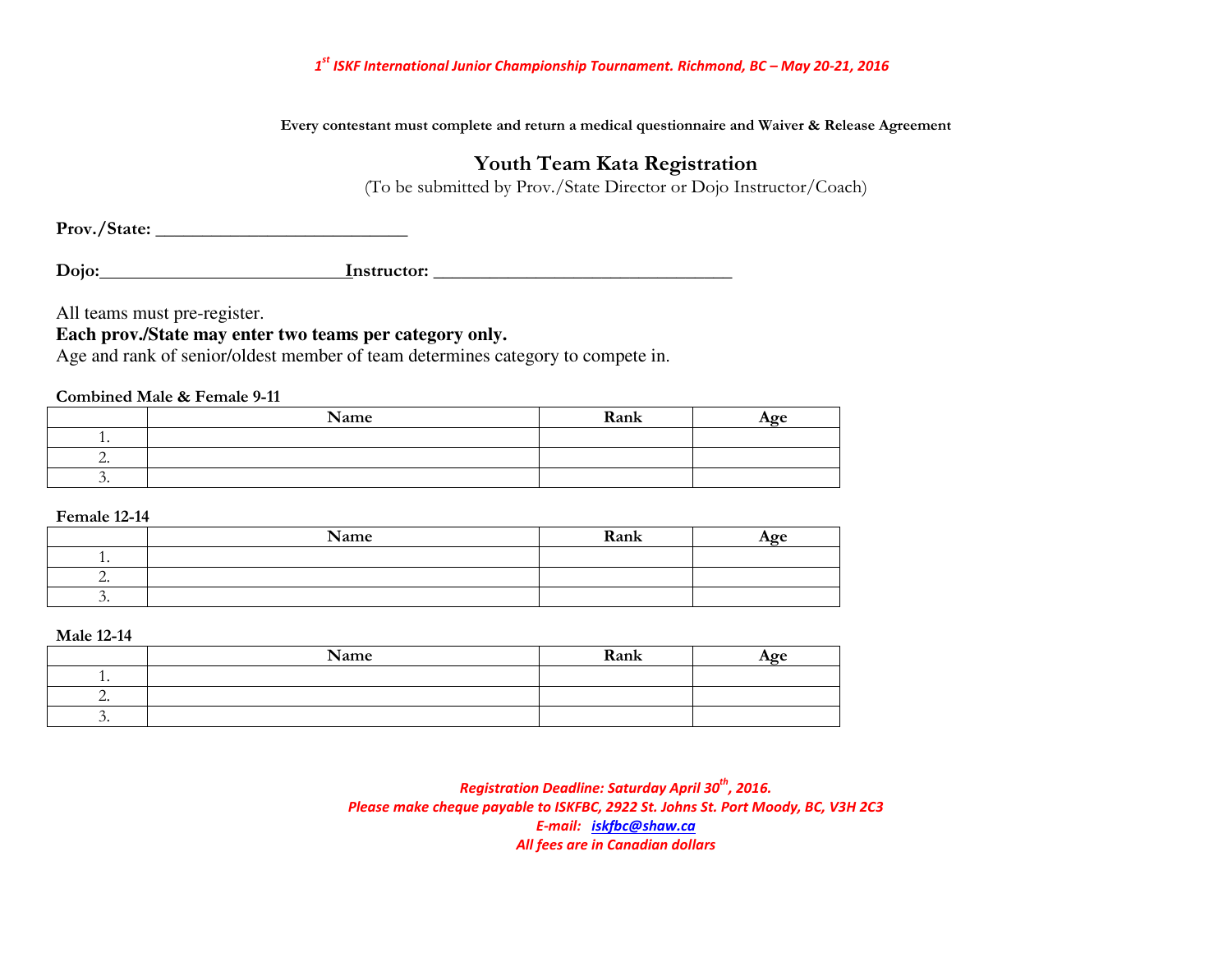#### Female 15-17

|                          | Name | Rank | Age |
|--------------------------|------|------|-----|
| . .                      |      |      |     |
| $\overline{\phantom{a}}$ |      |      |     |
| $\cdot$                  |      |      |     |

#### Male 15-17

|          | Name | Rank | Age |
|----------|------|------|-----|
|          |      |      |     |
| <u>.</u> |      |      |     |
|          |      |      |     |

FEE: TEAMS X \$60.OO PER TEAM Amount Enclosed:

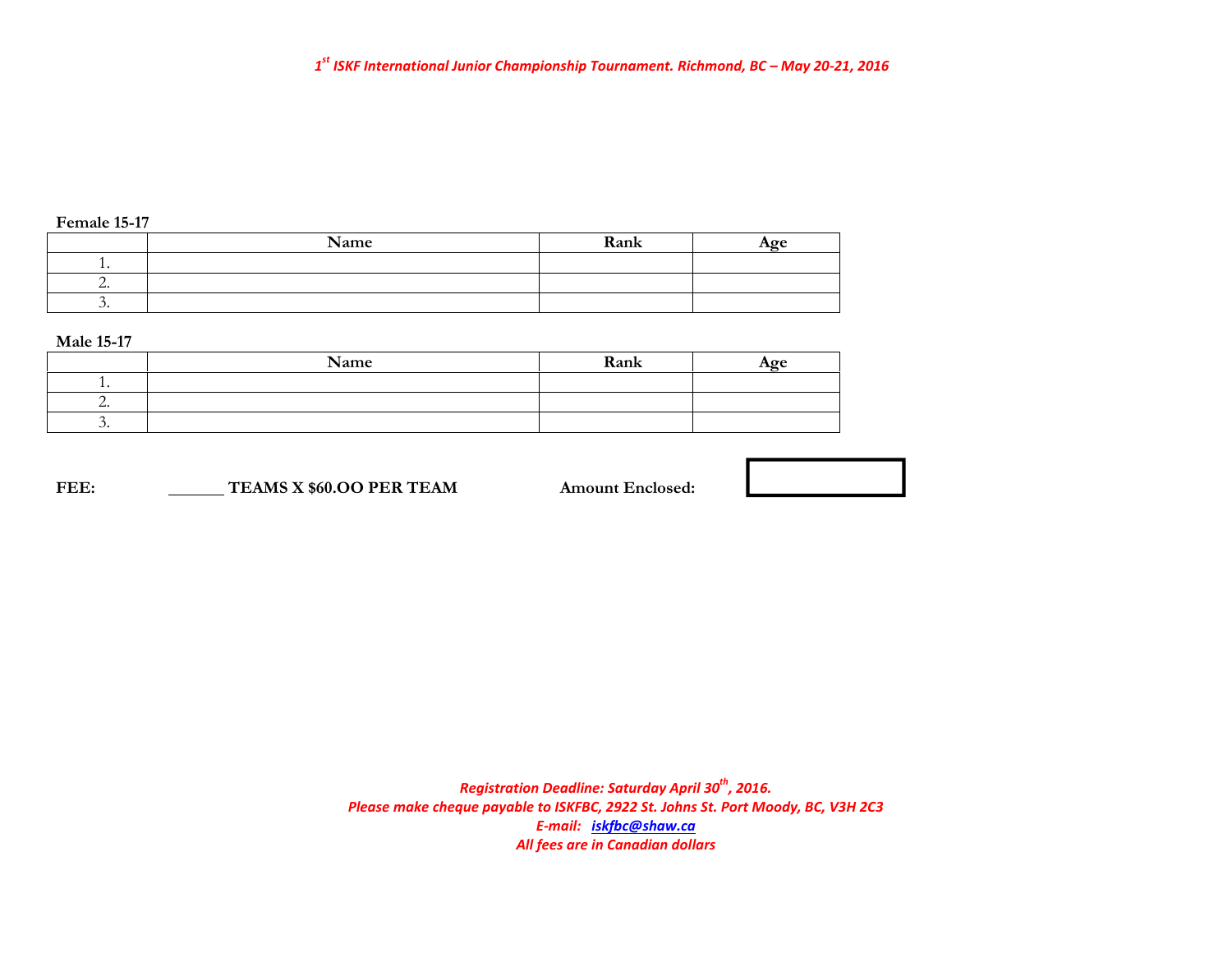Junior Team Kumite Registration

(To be submitted by Prov./State Director)

Prov./State: \_\_\_\_\_\_\_\_\_\_\_\_\_\_\_\_\_\_\_\_\_\_\_\_\_Director: \_\_\_\_\_\_\_\_\_\_\_\_\_\_\_\_\_\_\_\_\_\_\_\_\_\_\_\_\_\_\_\_

All teams must pre-register.

**Each Country may enter two teams, members must be Black belt, 15 – 17 years old \$60. Per team** 

#### 3 Male, 2 Female Team Kumite:

|                  | Name | Rank |
|------------------|------|------|
| male<br>1.       |      |      |
| 2. male          |      |      |
| 3. male          |      |      |
| 4. female        |      |      |
| 5. female        |      |      |
| Alternate Male   |      |      |
| Alternate Female |      |      |

FEE: TEAMS